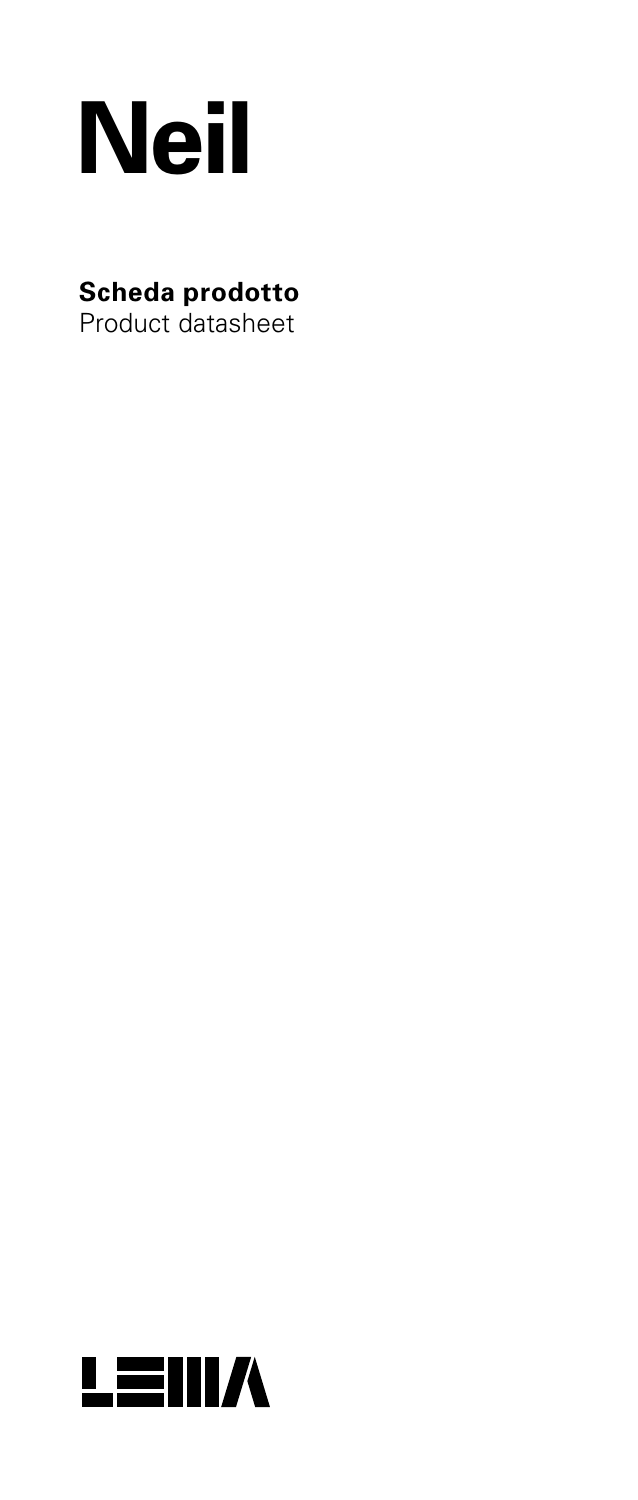# **Scheda prodotto**

Product datasheet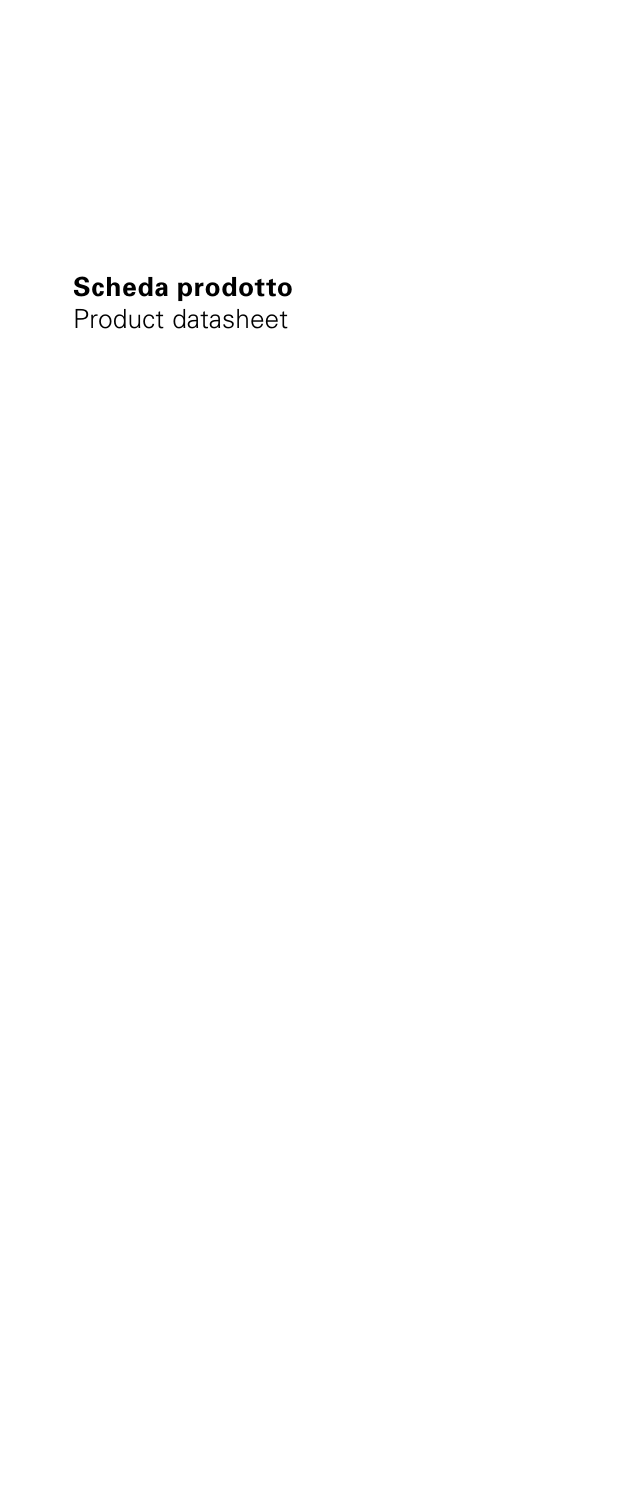# **Biografia designer**

Designer biography

# **Francesco Rota**

Si laurea in disegno industriale all'Art Center College of Design a La Tour Peliz - Svizzera nel 1994. Apre il suo studio nel 1998 e progetta in diversi settori del mondo del design, prodotti, arredi, illuminazione, show-room, uffici, case private ed allestimenti per: Alchemy, Arketipo, Bals Tokyo, Barilla, Fiat, Frag, John Richmond, Knoll International, Living Divani, L'Oreal Paris, Malo, Martini & Rossi, Mercedes Benz, Paola Lenti, Oluce, Versus. Francesco Rota è stato premiato con 2 Menzioni d'Onore per il Compasso d'Oro con i prodotti Linea ed Island che fanno parte della Collezione Storica del Premio Compasso d'Oro ADI. Il suo lavoro è stato esposto a: St. Etienne Biennale du Design, Hannover Messe, Triennale di Milano, Reggia di Venaria Reale, Royal Academy of Arts - Londra, The Merchandise Mart - Chicago, Miami Design Distrisct, Biltmore Fashion Park - Phoenix, Moss - New York, Material Connection - New York, Biennale di Architettura - Venezia, Mostra del Cinema - Venezia, Bellerive Museum - Zurigo. Da maggio 2004 è docente per il corso di Master Research Study Program in Industrial Design presso l'Istituto Europeo di Design.

#### **Francesco Rota**

Graduated in industrial design from the Art Centre College of Design at La Tour Peliz - Switzerland in 1994. He opened his own studio in 1998, where began working in different areas of the design world to include products, furniture, lighting, showrooms, offices, private homes and outfitting for Alchemy, Arketipo, Bals Tokyo, Barilla, Fiat, Frag, John Richmond, Knoll International, Living Divani, L'Oreal Paris, Malo, Martini & Rossi, Mercedes Benz, Paola Lenti, Oluce and Versus. Francesco Rota has received two honourable mentions at the Premio Compasso d'Oro with two products, "Island" and "Linea", which form part of the historical collection of the Compasso d'Oro Award. His work has been exhibited at the St. Etienne Biennale du Design, Hannover Messe, Milan Triennale, Venaria Reale, Royal Academy of Arts - London, The Merchandise Mart - Chicago, Miami Design District, Biltmore Fashion Park - Phoenix, Moss New York, Material Connection - New York, Venice Architecture Biennale, Venice Film Festival and Bellerive Museum - Zurich. In May 2004 he joined the teaching staff of the European Institute of Design in Milan, where he teaches on the Master Research Study Program in Industrial Design.

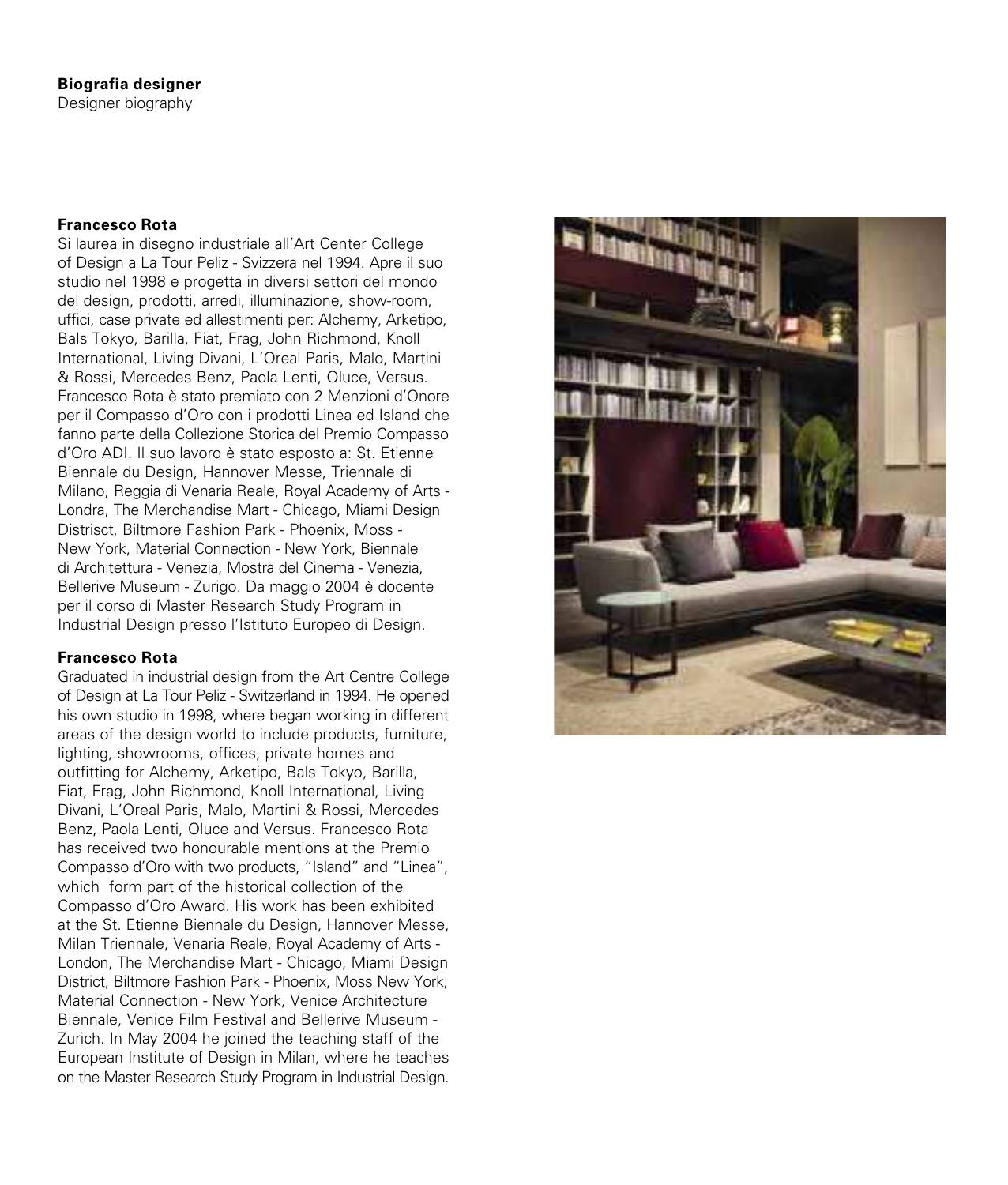# **Informazioni tecniche**

Technical information

# **Struttura portante**

*Pianale base:* metallo con cinghie elastiche incrociate ad alta componente di caucciù.

#### **Bracciolo e schienale**

*Struttura e imbottitura:* struttura in multistrati di pioppo, corpo in poliuretano espanso a quote differenziate ad alta densità e resilienza.

*Rivestimento:* fibra termolegata accoppiata con tessuto velcrabile.

# **Cuscini seduta**

*Imbottitura:* poliuretano espanso a quote differenziate ad alta densità e resilienza.

*Rivestimento:* fibra termolegata accoppiata con tessuto velcrabile.

#### **Base**

*Supporti piede:* acciaio a geometria variabile

*Piede:* elemento strutturale a geometria variabile in fusione di alluminio.

*Finitura:* verniciatura epossidica colore bronzo

*Scivolo:* scivolo in tecnopolimero antisdrucciolo colore nero.

#### **Piede di rinforzo**

*Piede:* elemento in tubolare di ferro 15x15 mm

*Finitura:* verniciatura epossidica colore bronzo

*Regolabile:* sistema regolabile telescopico per allineamento a pavimento.

*Scivolo:* scivolo in tecnopolimero antisdrucciolo colore nero.

#### **Finitura e sfoderabilità**

Prodotto rivestito in tessuto/ecopelle/pelle sfoderabile

# **Supporting frame**

*Base chassis:* metal with elastic webbing with a high rubber content.

# **Armrest and back**

*Structure and padding:* structure in multilayer poplar, body in high-resilience, variable density, polyurethane foam.

*Covering:* thermo-bonded fiber coupled with velcro fabric.

# **Seat cushions**

*Padding:* high-resilience, variable density, polyurethane foam.

*Covering:* thermo-bonded fiber coupled with velcro fabric.

# **Base**

*Foot supports:* variously shaped steel

*Feet:* variously shaped structural element in cast alluminium.

*Finish:* bronze coloured, epoxy coating

*Ferrule:* ferrule in black, non-slip technopolymer.

#### **Reinforcing foot**

*Feet:* iron tubing element 15x15 mm

*Finish:* bronze coloured, epoxy coating

*Adjustable:* adjustable telescopic system for floor alignment.

*Ferrule:* ferrule in black, non-slip technopolymer

**Finish and cover removal** Removable cover in fabric/eco-leather/leather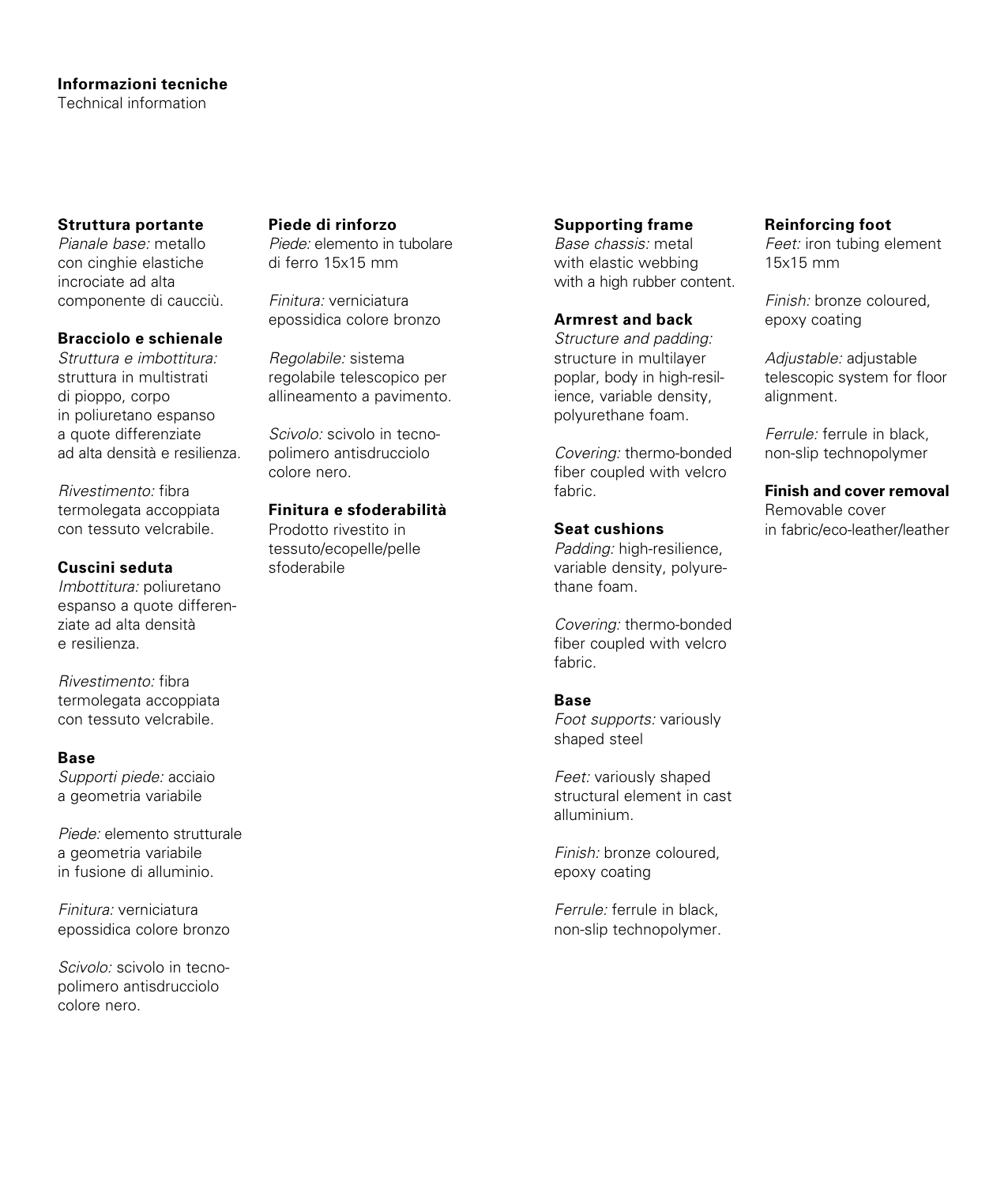# **Consigli per la manutenzione e la pulizia**

Care and cleaning

# **Pelle**

Per la normale pulizia spolverare con un panno morbido e asciutto. Eventuali macchie si possono eliminare con un panno di cotone idrofilo umido e con prodotti delicati come sapone neutro o latte detergente. Evitare di strofinare la superficie da trattare ma tamponare. Non usare mai prodotti abrasivi o aggressivi quali solventi, smacchiatori, etc. Non usare mai il vapore e non utilizzare i prodotti per la pulizia delle scarpe. Per maggiore sicurezza, ogni volta che si utilizza un nuovo prodotto di pulizia, fare una prova applicandolo in una zona nascosta per verificarne l'efficacia.

Per la pulizia ordinaria usare un panno inumidito con acqua. Nel caso di pulizie più accurate si consiglia l'uso di detergenti a base di sapone neutro.

#### **Avvertenza**

Evitare assolutamente prodotti a base di ammoniaca, solventi o abrasivi.

#### **Parti metalliche**

Usare un panno inumidito con acqua.

# **Sicurezza**

Seguire le istruzioni di montaggio. Evitare qualsiasi modifica che possa comprometterne la stabilità.

# **Smaltimento**

Una volta terminato l'utilizzo affidare il mobile ad aziende comunali o private preposte allo smaltimento dei rifiuti solidi ingombranti.

#### **Leather**

For routine cleaning, dust with a soft, dry cloth. Any stains can be removed using dampened cotton wool together with a mild soap or detergent. Dab the area to be treated and avoid rubbing. Never use abrasive or aggressive products such as solvents, stain removers, etc. Never use steam or shoe cleaning products. It is recommended that you first test clean any new cleaning product on a hidden part of the leather.

For routine cleaning, use a soft cloth moistened with water. For more thorough cleaning, use a neutral detergent.

#### **Caution**

Avoid any use of products that may contain ammonia, solvents or abrasives.

#### **Metal components**

Use a cloth moistened with water.

#### **Safety**

Carefully follow the assembly instructions. Do not modify the furniture in any way as this could render it unstable.

#### **Disposal**

If product needs to be disposed of, please contact the local council or a private company that can dispose of bulk waste products.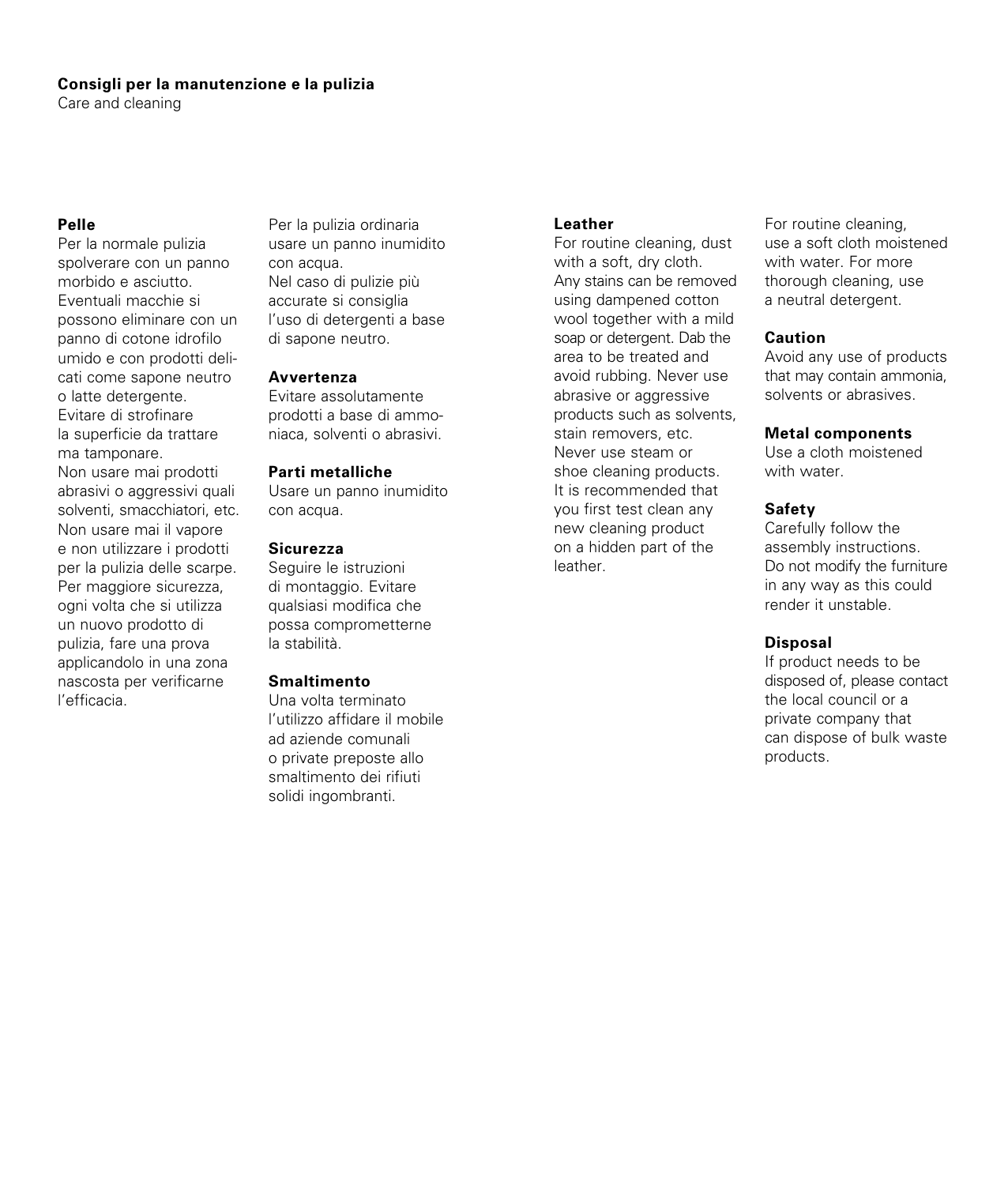# **Avvertenza**

Notice

In ottemperanza alle disposizioni del Decreto Legislativo No. 206 del 6 settembre 2005 "Codice del consumo" e s.m.i. In compliance with the provisions of Legislative Decree No. 206 dated 06/09/2005 (Consumer Code) and subsequent amendments and additions.

La qualità Lema è garantita dalla produzione esclusivamente realizzata in Italia.

The quality of Lema products is guaranteed by their being produced exclusively in Italy.

Associato a – Associated with



ASSARREDO<br>ASSARREDO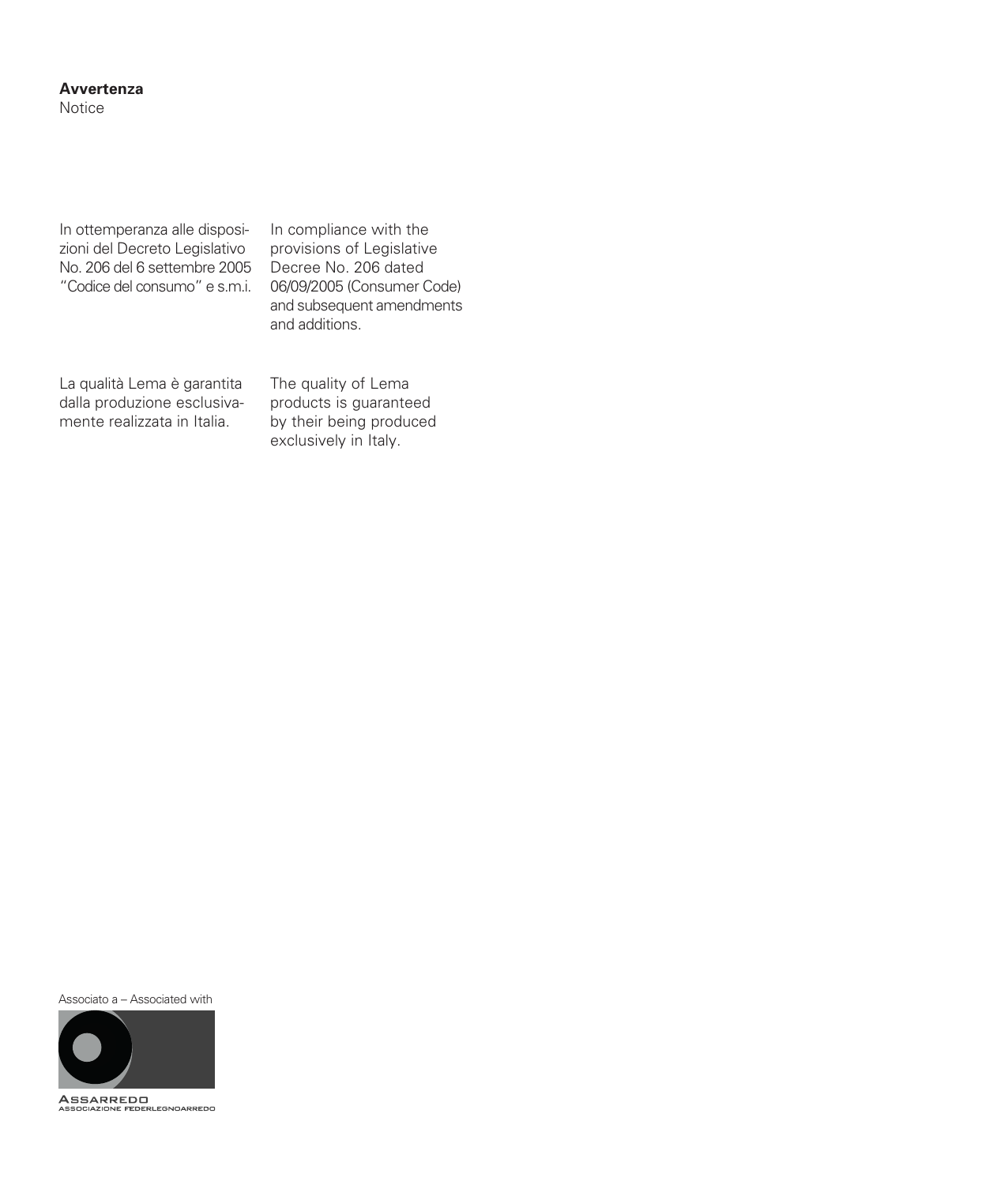# **LEMA s.p.a.**

22040 Alzate Brianza Como – Italy Strada Statale Briantea n°2 T +39 031 630 990 F +39 031 632 492